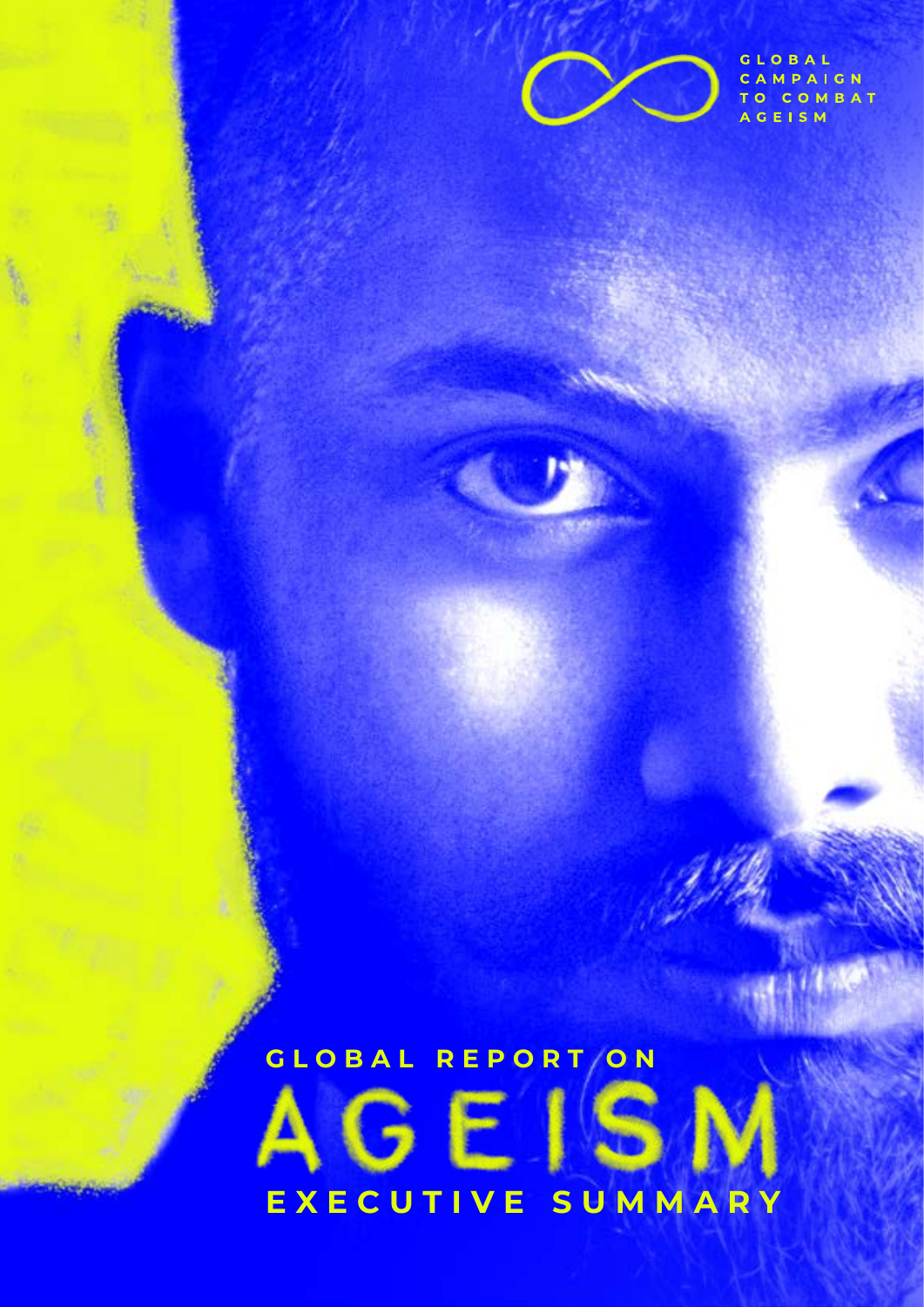## THE NATURE OF AGEISM

#### Ageism refers to the **stereotypes** (how we think), **prejudice** (how we feel) and **discrimination** (how we act) directed towards people on the basis of their age. It can be **institutional**, **interpersonal** or **self-directed**.

Institutional ageism refers to the laws, rules, social norms, policies and practices of institutions that unfairly restrict opportunities and systematically disadvantage individuals because of their age. Interpersonal ageism arises in interactions between two or more individuals, while self-directed ageism occurs when ageism is internalized and turned against oneself.

**• Factors that reduce the risk of perpetrating ageism** against both younger and older people are having certain personality traits

**Ageism starts in childhood and is reinforced over time.** From an early age, children pick up cues from those around them about their culture's stereotypes and prejudices, which are soon internalized. People then use these stereotypes to make inferences and to guide their feelings and behaviour towards people of different ages and towards themselves.

**• Factors that increase the risk of being a target of ageism** are being older, being care-dependent, having a lower healthy life expectancy in the country and working in certain professions or occupational sectors, such as high-tech or the hospitality sector. A risk factor for being a target of ageism against younger people is being female.

#### **Ageism often intersects and interacts with other forms of**



**stereotypes, prejudice and discrimination,** including ableism, sexism and racism. Multiple intersecting forms of bias compound disadvantage and make the effects of ageism on individuals' health and well-being even worse.

### THE DETERMINANTS OF AGEISM

**• Factors that increase the risk of perpetrating ageism against older people** are being younger, male, anxious about death

- and less educated.
- and more intergenerational contact.
- 

### **INTRODUCTION**

**Age is one of the first things we notice about other people.** Ageism arises when age is used to categorize and divide people in ways that lead to harm, disadvantage and injustice and erode solidarity across generations.

Ageism takes on different forms across the life course. A teenager might, for instance, be ridiculed for starting a political movement; both older and younger people might be denied a job because of their age; or an older person might be accused of witchcraft and driven out of their home and village.

Ageism damages our health and well-being and is a major barrier to enacting effective policies and taking action on healthy ageing, as recognized by World Health Organization (WHO) Member States in the *Global strategy and action plan on ageing and health* and through the Decade of Healthy Ageing: 2021–2030. In response, WHO was asked to start, with partners, a global campaign to combat ageism.

*The Global report on ageism* was developed for the campaign by WHO, the Office of the High Commissioner of Human Rights, the United Nations (UN) Department of Economic and Social Affairs and the United Nations Population Fund. It is directed at policymakers, practitioners, researchers, development agencies and members of the private sector and civil society. This report, after defining the nature of ageism, summarizes the best evidence about the scale, the impacts and the determinants of ageism and the most effective strategies to reduce it. It concludes with three recommendations for action, informed by the evidence, to create a world for all ages.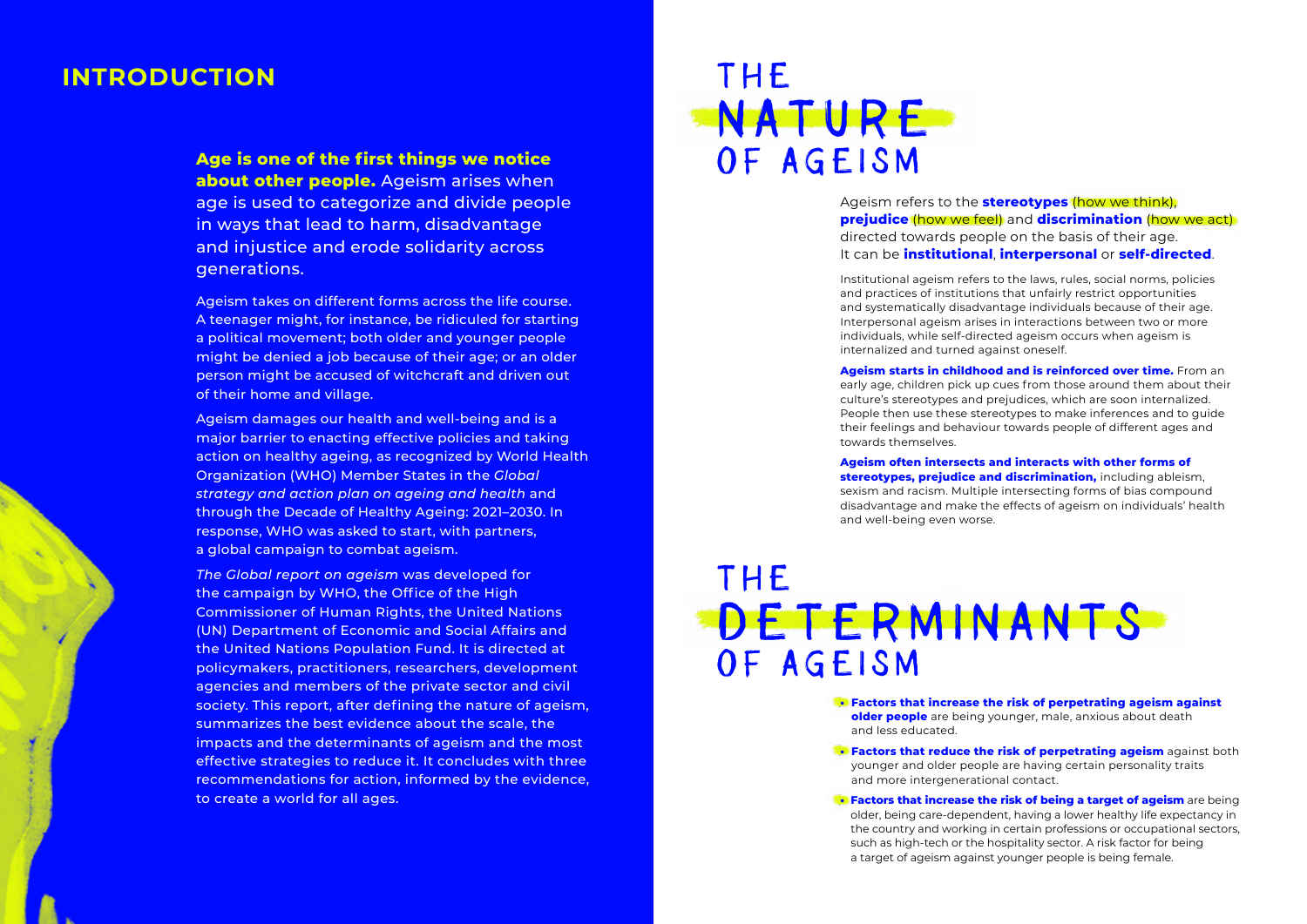## THREE STRATEGIES TO REDUCE AGEISM

Three **strategies to reduce ageism** have been shown to work: **policy and law, educational activities**  and **intergenerational contact interventions.**

#### **POLICY AND LAW**

#### **Policies and laws can be used to reduce ageism towards any age group.**

They can include, for example, policies and legislation that address age discrimination and inequality and human rights laws. Strengthening policies and laws against ageism can be achieved by adopting new instruments at the local, national or international level and by modifying existing instruments that permit age discrimination. This strategy requires enforcement mechanisms and monitoring bodies at the national and international levels to ensure effective implementation of the policies and laws addressing discrimination, inequality and human rights.

#### **EDUCATIONAL INTERVENTIONS**

**Educational interventions to reduce ageism should be included across all levels and types of education, from primary school to university, and in formal and non-formal educational contexts.**  Educational activities help enhance empathy, dispel misconceptions about different age groups and reduce prejudice and discrimination by providing accurate information and counter-stereotypical examples.

#### **INTERGENERATIONAL CONTACT INTERVENTIONS**

**people**. In Europe, the only region for which we have data, one in three report having been a target of ageism, and younger people report more perceived age discrimination than other age groups.

> **Investments should also be made in intergenerational contact interventions, which aim to foster interaction between people of different generations.**

Such contact can reduce intergroup prejudice and stereotypes. Intergenerational contact interventions are among the most effective interventions to reduce ageism against older people, and they also show promise for reducing ageism against younger people.



### THE SCALE OF AGEISM

**Ageism pervades many institutions and sectors of society**, including those providing **health and social care**, the **workplace**, the **media** and **the legal system**.

Health-care rationing on the basis of age is widespread, and older adults tend to be excluded from research and data collection efforts. Older and younger adults are often disadvantaged in the workplace. People get angrier about crimes committed by younger offenders, rather than older, and see these crimes as more serious transgressions. Ageism also shapes how statistics and data, on which policies are based, are collected.

#### **Globally, one in two people are ageist against older**

## THE IMPACT OF AGEISM

#### **Ageism has serious and far-reaching consequences for people's health, well-being and human rights.**

For older people, ageism is associated with a shorter lifespan, poorer physical and mental health, slower recovery from disability and cognitive decline. Ageism reduces older people's quality of life, increases their social isolation and loneliness (both of which are associated with serious health problems), restricts their ability to express their sexuality and may increase the risk of violence and abuse against older people. Ageism can also reduce younger people's commitment to the organization they work for.

For individuals, ageism contributes to poverty and financial insecurity in older age, and one recent estimate shows that ageism costs society billions of dollars.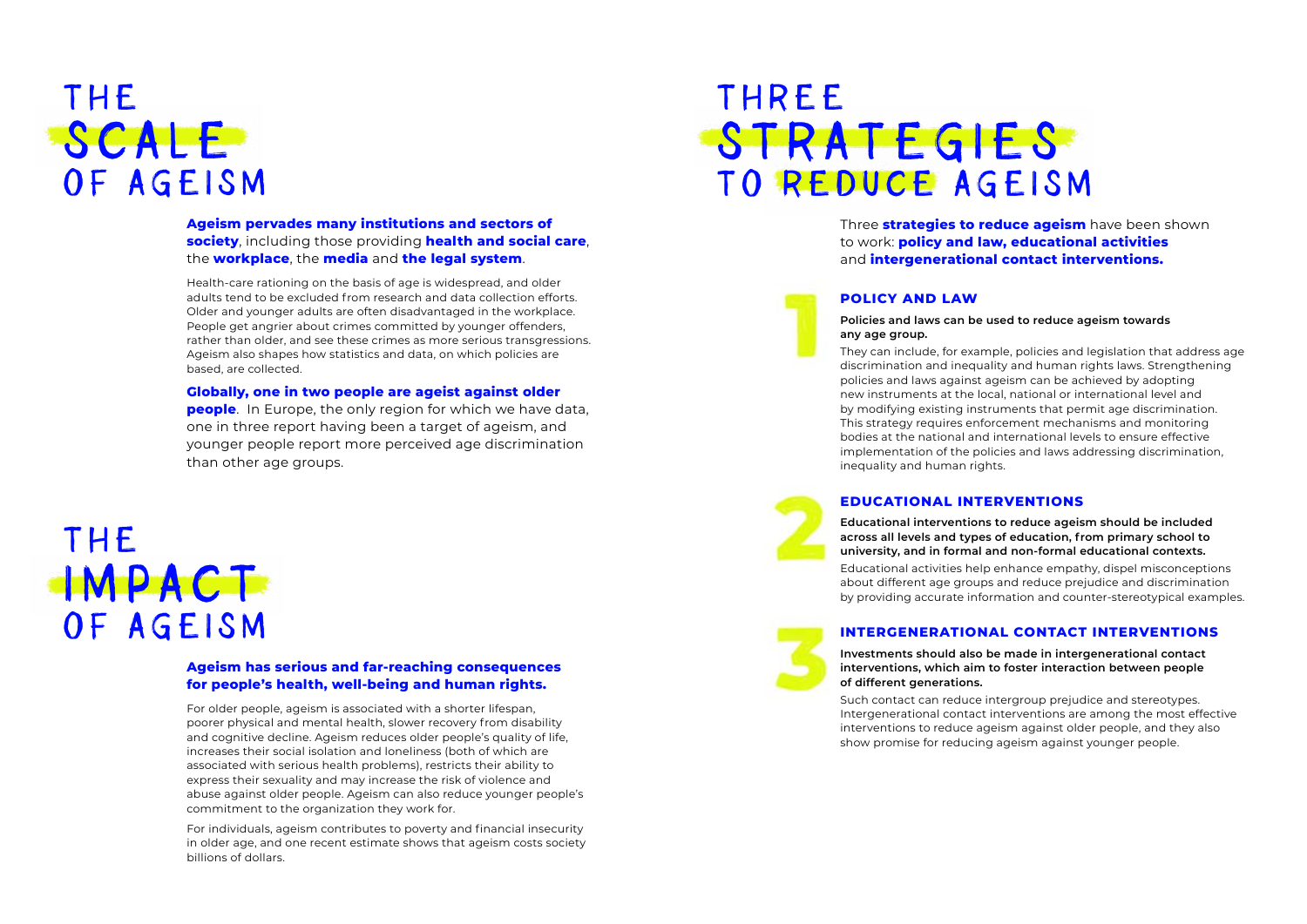### THREE RECOMMENDATIONS FOR ACTION

**These recommendations aim to help stakeholders** 

**reduce ageism.** Implementing them requires political commitment, the engagement of different sectors and actors and context specific adaptations. When possible, they should be implemented together to maximize their impact on ageism.

#### **Invest in evidence-based strategies to prevent and tackle ageism.**

Priority should be given to the three strategies supported by the best evidence: enacting policies and laws, and implementing educational and intergenerational contact interventions. To make a difference at the level of populations, these strategies must be scaled up. Where such interventions have not been implemented before, they should be adapted and tested, and then scaled up once they have been shown to work in the new context.



#### **Improve data and research to gain a better understanding of ageism and how to reduce it.**

Improving our understanding of all aspects of ageism – its scale, impacts and determinants – is a prerequisite for reducing ageism against both younger and older people. Data should be collected across countries, particularly in low- and middle- income countries, using valid and reliable measurement scales of ageism. But the top-most priority should be developing strategies to reduce ageism. The evidence base for the effectiveness of strategies is developing, but it still falls short of what is needed. Existing strategies should be optimized, their cost and cost–effectiveness estimated and then they should be scaled up. Promising strategies, such as campaigns to reduce ageism, need to be further developed and evaluated.



#### **Build a movement to change the narrative around age and ageing.**

We all have a role to play in challenging and eliminating ageism. Governments, civil society organizations, UN agencies, development organizations, academic and research institutions, businesses and people of all ages can join the movement to reduce ageism. By coming together as a broad coalition, we can improve collaboration and communication between the different stakeholders engaged in combating ageism.

### **It is time to say no to ageism.**

This *Global report on ageism* outlines how to combat ageism and, hence, contribute to improving health, increasing opportunities, reducing costs and enabling people to flourish at any age.

If governments, UN agencies, development organizations, civil society organizations and academic and research institutions implement strategies that are effective and invest in further research, and if individuals and communities join the movement and challenge every instance of ageism, then together

#### **we can create a world for all ages.**

### **CONCLUSIONS**